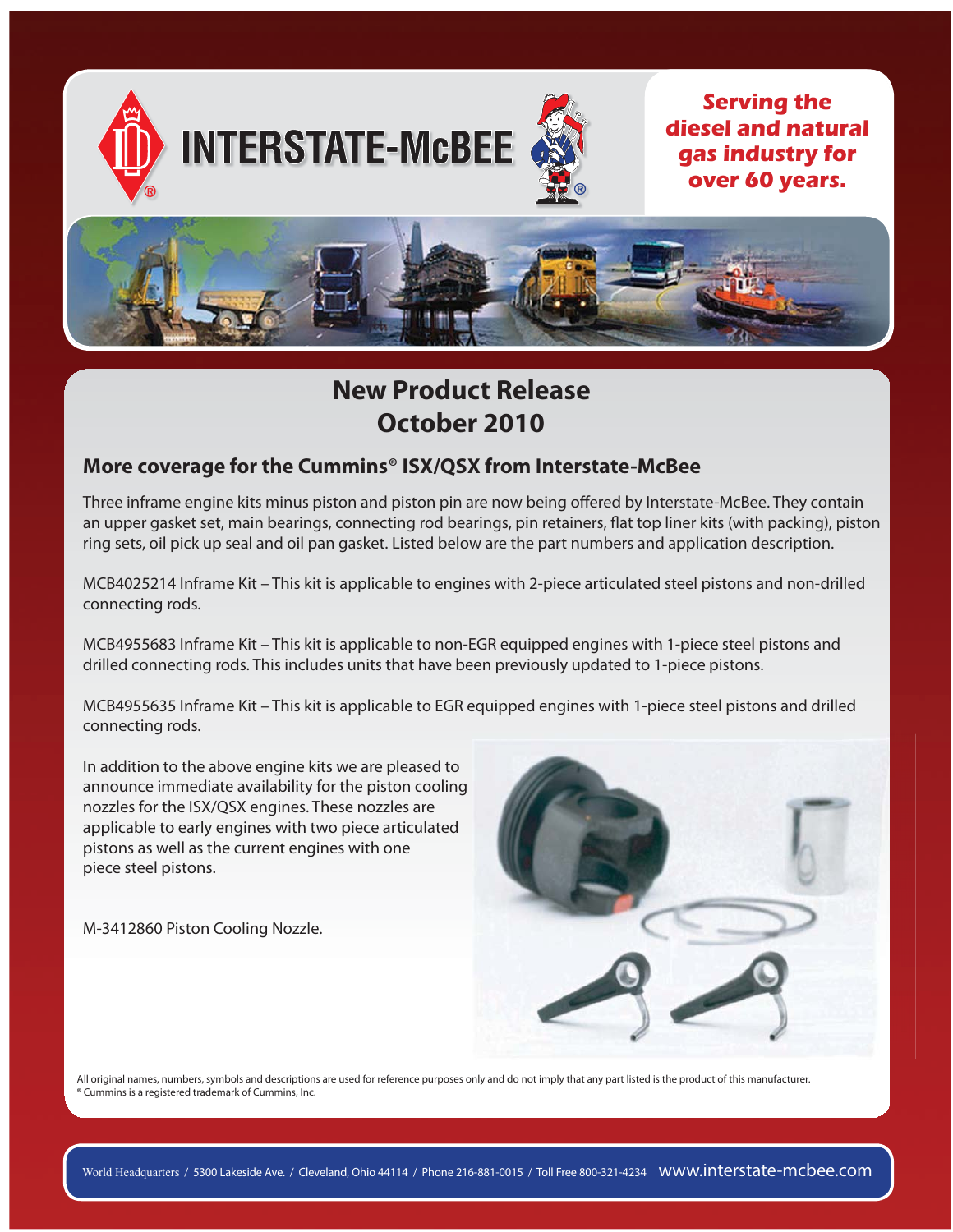

# Up to date midrange Cummins<sup>®</sup> components from Interstate-McBee

M-4944137 Connecting Rod Bushing

The above rod bushing enables our customers to service the newest style connecting rods used in C8.3, ISC and ISL midrange engines with connecting rod numbers 3971394 & 4947898. A newer style crankshaft with increased fillet radii required the use of these new rod numbers. This change took effect with September 2004 production.



## New style Series 60 thrust washers now available from Interstate-McBee

Detroit Diesel® S60 engines were updated to a new style thrust washer design during production year 2004. The newest design incorporates the use of four tabbed washers. The cylinder block main saddle and main cap are machined to accept the new style washers effective with ESN 06R0762049. These washers are now available from Interstate-McBee.

> M-23530554 Washer M-23530555 Washer

### **Expanded Series 60 Injector coverage from Interstate-McBee**

We have recently added two injectors to the our Series 60 Injector product line.

> R-5236995 R-5237473



All original names, numbers, symbols and descriptions are used for reference purposes only and do not imply that any part listed is the product of this manufacturer. <sup>®</sup> CUMMINS are registered trademarks of Cummins, Inc.

Detroit Diesel, Series 50 and Series 60 are registered trademarks of Detroit Diesel Corporation.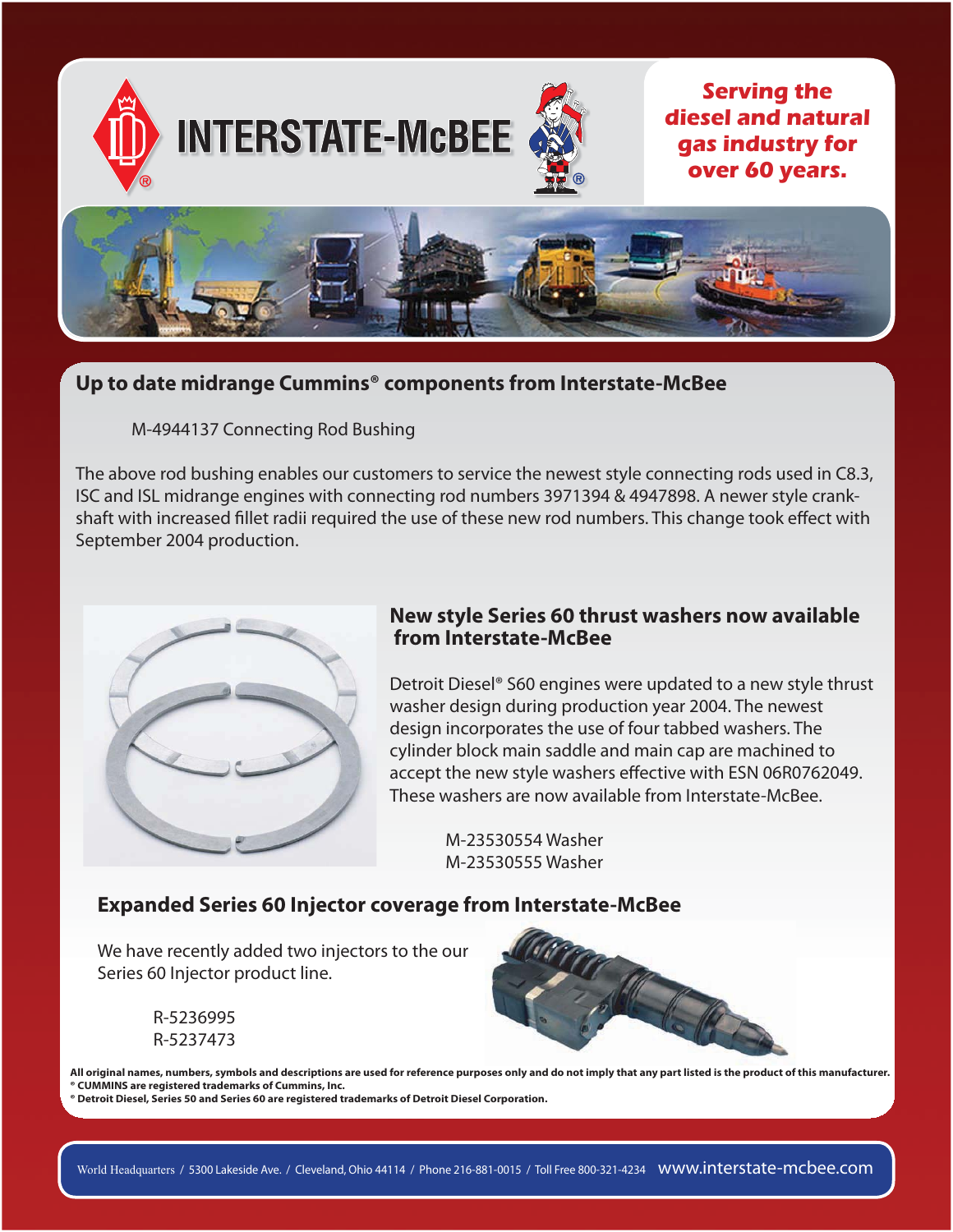

# **Expanded Electronic component coverage from Interstate-McBee**

Electronic engines depend on specific sensors and switches for precise engine control.



#### For Cummins<sup>®</sup> applications:

M-3085185 Temperature Sensor Intake Manifold-This item has broad engine usage including M11, ISM, NT, N14 and KT series models.

M-3408631 Coolant Temperature Switch -This item has broad engine usage including midrange (B&C), NT, VT and KT series models.

#### For Detroit Diesel® S60 / S50 applications:

A-8929387 Synchronous Reference Sensor (SRS) -This monitors camshaft revolutions on DDECIII and DDECIV non-EGR applications.

A-8929388 Timing Reference Sensor (TRS) -This monitors crankshaft revolutions on DDECIII and DDECIV non-EGR applications.



All original names, numbers, symbols and descriptions are used for reference purposes only and do not imply that any part listed is the product of this manufacturer. Autorignium annual proportion of Cummins, Inc.<br>• CUMMINS are registered trademarks of Cummins, Inc.<br>• Detroit Diesel, Series 50 and Series 60 are registered trademarks of Detroit Diesel Corporation.